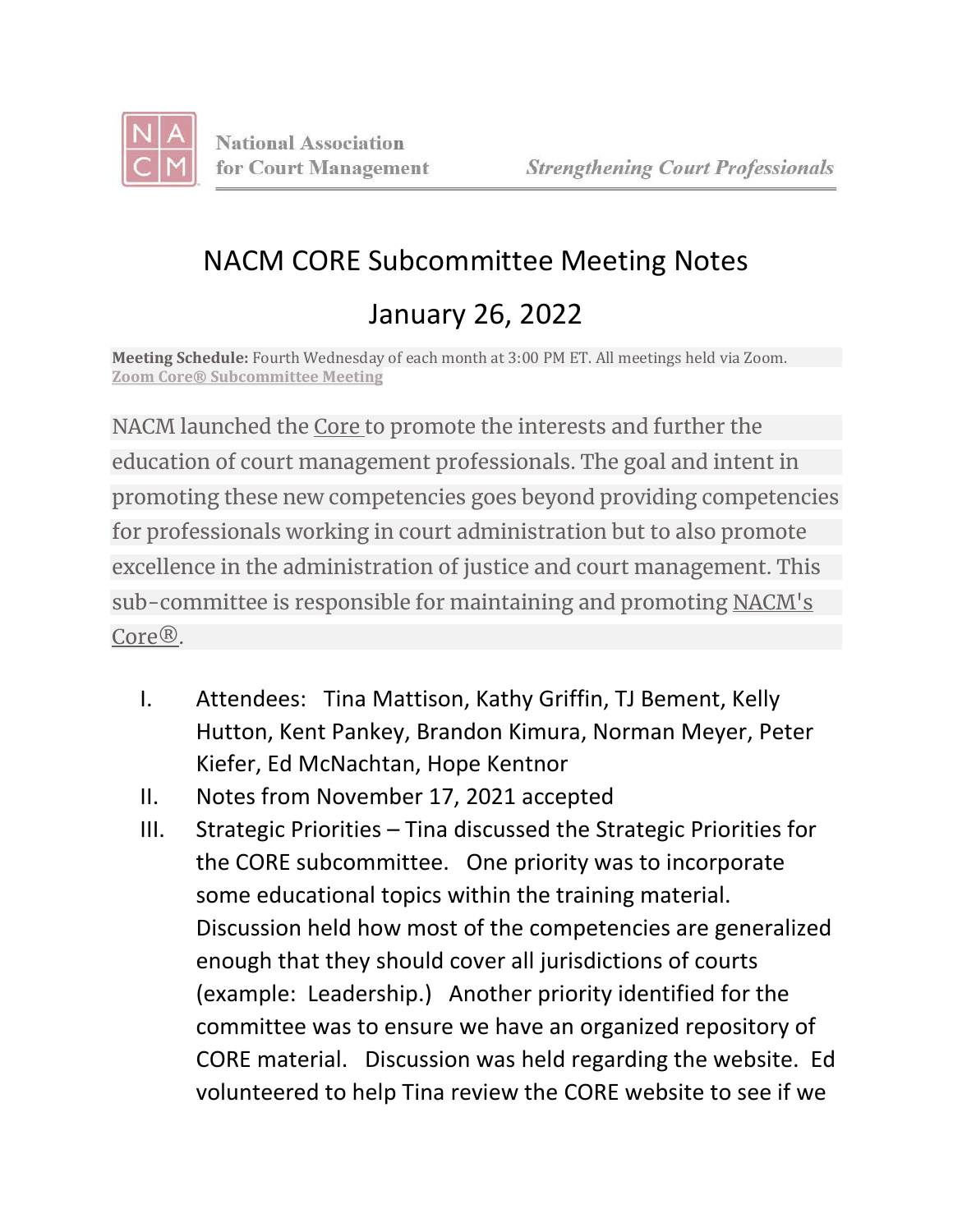can do some clean up. Roger indicated he had a developer who could assist with the working on the webpage once we identified what we wanted updated.

IV. Curriculum update – Tina sent out the Strategic Planning update from Kent and Peter. This needs to be approved by the group. Tina noted the great job the team did on incorporating the DEI language incorporating it in the language. The deadline is 1/31/22 to get any comments/edits/suggestions. DEI language for the rest of the curriculum is still being incorporated and hopefully before the conference will be posted.

Tina indicated the Court Governance curriculum sub-group will be meeting on January 26<sup>th.</sup>

V. CORE Champion – Kelly announced the three sessions that will be held at mid-year conference. She is finalizing the structured responses and once those are completed by the subgroup, they will be posted on the app for conference attendees. Rick informed the group that Kelly will be promoting the CORE Champion program to the State Association meeting scheduled for 1/27.

Tina indicated that while we have three sessions for mid-year, we are still in need of presenters for annual. The following sessions have not been offered for over 3 years: Strategic Planning, Court Governance, Operations Management, Public Relations, Educational Development, Workforce Management, Budget and Fiscal Management, Accountability and Court Performance. Please share this information with your friends and colleagues to see if anyone would be interested in presenting.